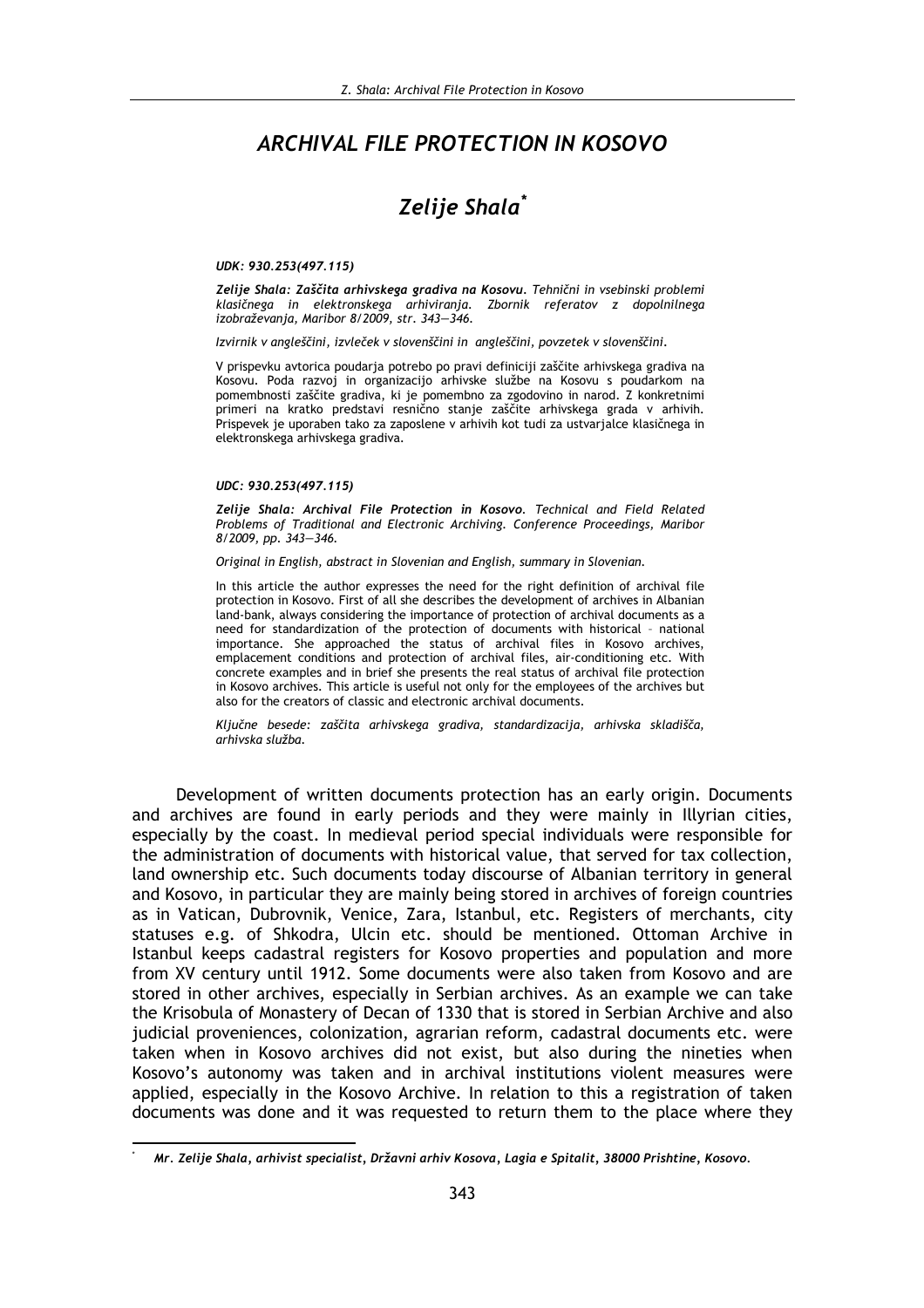were created. Important documents are also in Macedonian Archive, in Skopje, of course documents of Kosovo provenience.

Macedonian Archive was established on 26<sup>th</sup> September 1926, and except in Macedonia its competences were extended in a part of Kosovo territory, of course after the establishment of Banovina of Vardar. Therefore for a long time in Kosovo there was no institution that would protect and store archival file.

In Kosovo a sound organization of service for protection of archival files dates as of 1948, when the Archival Centre was established by Regional National Council. This center with the law on state archives, on 21<sup>st</sup> March 1951 exchanged, respectively the Regional State Archive was established with competences for protection, evidencing, classification, use and storage, etc. of the archival file. Whereas since 1969 until 1979 based on the legal provision of the Law on State Archives, inter - municipal archives with center in Pristina, Peja, Gjakovë, Prizren, Mitrovica and Gjilan were established in Kosovo. Thus a sound network of archives was established. Later because of the created conditions in some of municipal centers municipal archives were created. Except for these archives special archives were functioning as economical ones in Kosovo Electro - economy in Obiliq and of Trepca in Mitrovice. Thus a sound network of archival service was created.

However, as in some regional countries, the beginning was difficult. There was a lack of qualified persons, premises, equipment and even the lack of tradition etc. With the dedication of the archival employees, support of the reign, however, this situation began to be over fulfilled. Organization of courses and seminars in archival field begun, and also, ensuring some emergency premises for the emplacement and storage of archival file.

It must be emphasized that in 1977 a climacteric was done in Kosovo archival service on archival file protection aspect. Kosovo Archive new modern building was inaugurated. Here a lot of archival fonds, that were received until then, were placed but also a lot that were received by registry.

This developmental situation and organization of the Kosovo archive service continued until 1989, when the autonomy was taken by Serbian regime. Archival service in Kosovo underwent changes. In Kosovo Archive violent measures were applied, some Albanian experts were fired and replaced by Serbian, even coming from Serbia, Serbian Region and Bosnia. This situation continued until the beginning of war in Kosovo during 1998/99.

During the war of Serbian aggressor in Kosovo in 1998/99, as there were huge consequences in killing the population, expel from the country, destruction of dwellings and other things, archival documentation had high consequences as well. Archival documents in a lot of registries were destroyed or burned, whereas municipal archive in Decan was entirely burned. In a lot of municipal assemblies' archival documentation on property - juridical issues and civil status were taken and sent out of Kosovo, respectively in Serbia. From Kosovo Archive were taken mainly some fonds of agrarian reform, colonization, judicial provenience and other.

With the end of the war, the situation changed for the better. Albanian qualified individuals returned to their working places. Work and engagement on the collection and protection of archival files started not only in archives bur in registries as well. International institutions placed in Kosovo assisted on this. UNESCO delegated a team of experts; they recorded the situation of archival service, war consequences and gave the proposals for further development of the archival activity in Kosovo.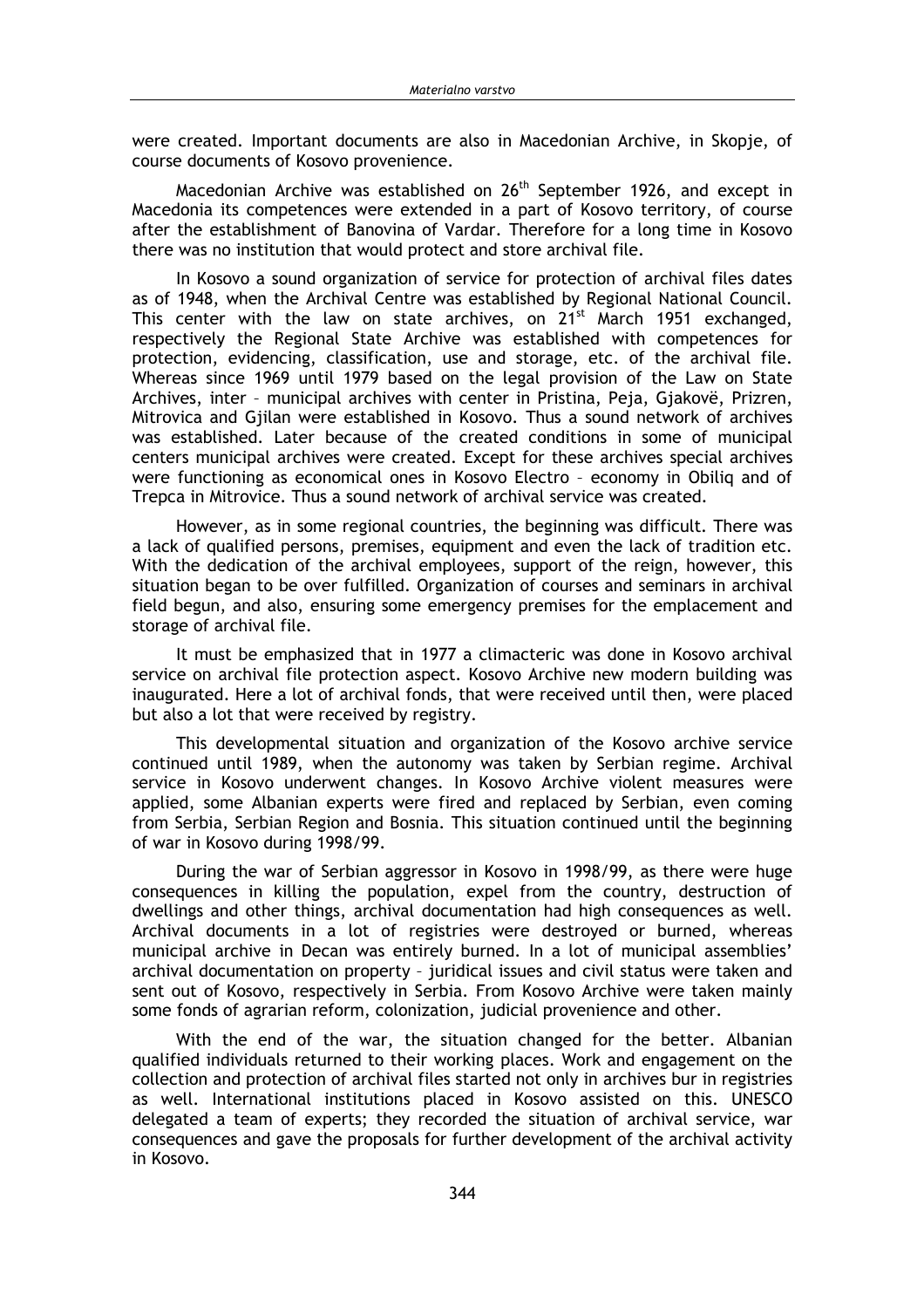In the after war period a new organizing of the archival service started with the main aim on the protection of archival files. In 2003 Law on Archival Files and Archives was promulgated, this law amongst others clearly defined the obligation of the possessor and creator of the archival file and its protection. With this law a new organization of Kosovo archival service was placed. Archives were organized according to the newest models of European states. Previously Kosovo archives were under the Ministry of Culture, Youth and Sport. Based on this law some sub - legal acts were approved as it was the Regulation on Receiving and Submission of Archival File and Regulation on Selection and Protection of Archival File. Thus a new legal base for the protection of archival file was created. In archives the service for inspection and control was organized or, as we would call it external service for the protection of archival files of the creator and possessor, respectively registries.

It should be emphasized that a particular problem in protection of archival files in Kosovo is still the lack of adequate premises. Except for the Kosovo State Archive that possesses sufficient and adequate premises for the placement and storage of archival files in some regional archives, especially one in Prizren the situation is not good. However, we hope that with organizing and ensuring the means adequate conditions will be created for archival file placement and storage.

With amendments to the Law on Archival Files in 2005, Kosovo archives were passed from the dependence of Ministry of Culture, Youth and Sports to the direct dependency of the Prime-Ministers Office of Kosovo Government. Progress of archives continued further on. In the end of 2008, archives were raised to the level of Agency. Kosovo State Archives Agency was established as a central archival institution of Kosovo. At the level of this Agency function the Kosovo State Archive, Department for Regional and Municipal Archives, Department of Administration and Finance and Department for Planning, International Communication and Cooperation. This is a new system organized according to the new model of English and Bulgarian archives. For a better functioning of archival service in Kosovo and better protection of archival files on a centralized manner, based on the new organizational structure, with the creation of conditions, documentation center will be established or as they will be called inter-archives.

Law on Archival File and Archives, except for the protection of public archive file, includes also the protection of private archive files, as an individual but also the organizations, companies, and private enterprises. Private possessors' archival files in the protection and value aspect have the same treatment as public file. Kosovo archives nowadays gives special attention to the archival files of the privatized organizations in Kosovo by the Kosovo Trust Agency that deals with privatization.

With Law and other local legal provisions it is forecasted also the protection of archival files of other international organizations acting in Kosovo as UNMIK, OSCE and other organizations. This file according international protection norms should remain in Kosovo, as the file was created there it should remain there and it is the property of that nation and territory.

Nowadays preparations for organizing the system for protection of electronic files are being made. Law on Archival File and Archives will be amended with a special chapter on electronic documents. Here it will also include the Law on Electronic Stamp and Electronic Signature. A new Regulation on Official Management of Electronic and Classic Documents is under preparation. Archival system will be included based on the classification scheme, definition of the storage terms etc. All this aiming for the protection of electronic documents with permanent value.